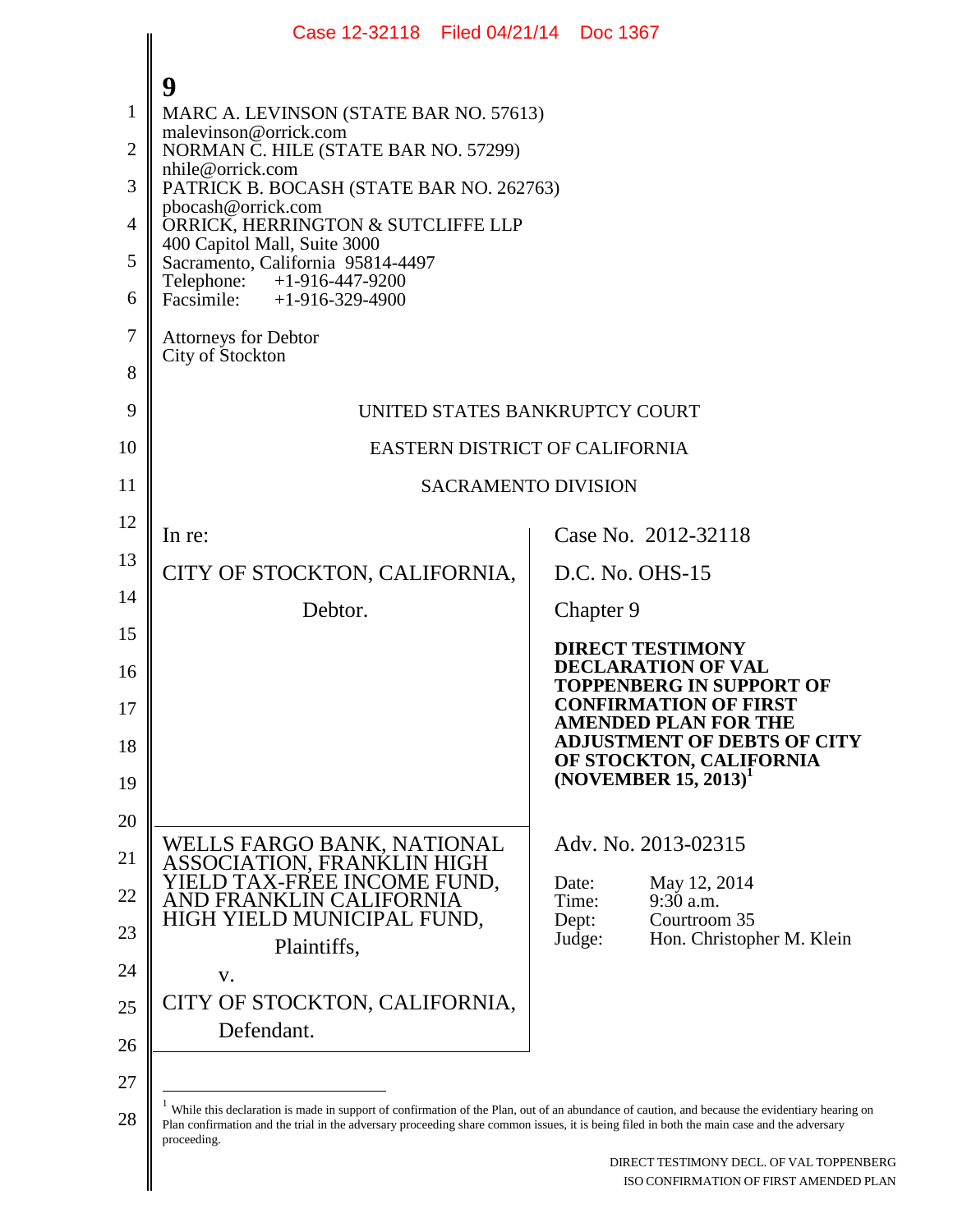| $\mathbf{1}$   | I, Val Toppenberg, hereby declare:                                                                     |
|----------------|--------------------------------------------------------------------------------------------------------|
| $\overline{2}$ | I am the Economic Development Advisor for the City of Stockton ("the City" or<br>1.                    |
| 3              | "Stockton"). I make this declaration in support of confirmation of the City of Stockton,               |
| $\overline{4}$ | California's ("City") First Amended Plan For The Adjustment Of Debts Of City Of Stockton,              |
| 5              | California (November 15, 2013). Since becoming the City's Economic Development Advisor in              |
| 6              | March 2013, I have participated in the preparation and review of technical and real estate-related     |
| 7              | documents for the City. I have 36 years of public agency experience in planning, redevelopment,        |
| 8              | and economic development, including 25 years as the Director of Redevelopment and Economic             |
| 9              | Development for the cities of Merced, California, and West Sacramento, California. I also have         |
| 10             | several years of experience advising clients on land use issues and development projects.              |
| 11             | Oak Park, Van Buskirk Golf Course, And Swenson Golf Course Operate At A Loss And A Lease               |
| 12             | On These Properties Has Virtually No Value                                                             |
| 13             | The three leased properties relating to the 2009 Golf Course/Park Bonds <sup>2</sup> are Oak<br>2.     |
| 14             | Park, Van Buskirk Golf Course, and Swenson Golf Course. Each of these properties, individually         |
| 15             | and in the aggregate, have operated at a loss before debt service for the last five years, and for the |
| 16             | last eight years in the aggregate (Swenson showed some positive cash flow in the 2005/2006,            |
| 17             | 2006/2007 and 2007/2008 fiscal years, but not enough to even offset the operating losses at Van        |
| 18             | Buskirk, not to mention the additional operating losses at Oak Park). A true and correct copy of       |
| 19             | the Summary Income Statements for Swenson and Van Buskirk golf courses for the fiscal year             |
| 20             | ending June 30, 2013 is attached as Exhibit A to the Direct Testimony Declaration of Susan Wren        |
| 21             | In Support Of Confirmation Of First Amended Plan For The Adjustment Of Debts Of City Of                |
| 22             | Stockton, California (November 15, 2013) ("Wren DTD"). A true and correct copy of a chart              |
| 23             | showing the golf program revenues and expenditures for fiscal years 2008-09, 2009-10, and              |
| 24             | 2010-11 is attached as Exhibit B to the Wren DTD. A true and correct copy of the revenues and          |
| 25             | expenditures for fiscal years 2005-06 through 2009-10 is attached as Exhibit C to the Wren DTD.        |
| 26             |                                                                                                        |
| 27             |                                                                                                        |

<sup>28</sup>  $2^2$  Capitalized terms used but not defined herein have the meaning ascribed to them in the First Amended Plan for the Adjustment of Debts of City of Stockton, California (November 15, 2013) [Dkt. No. 1204].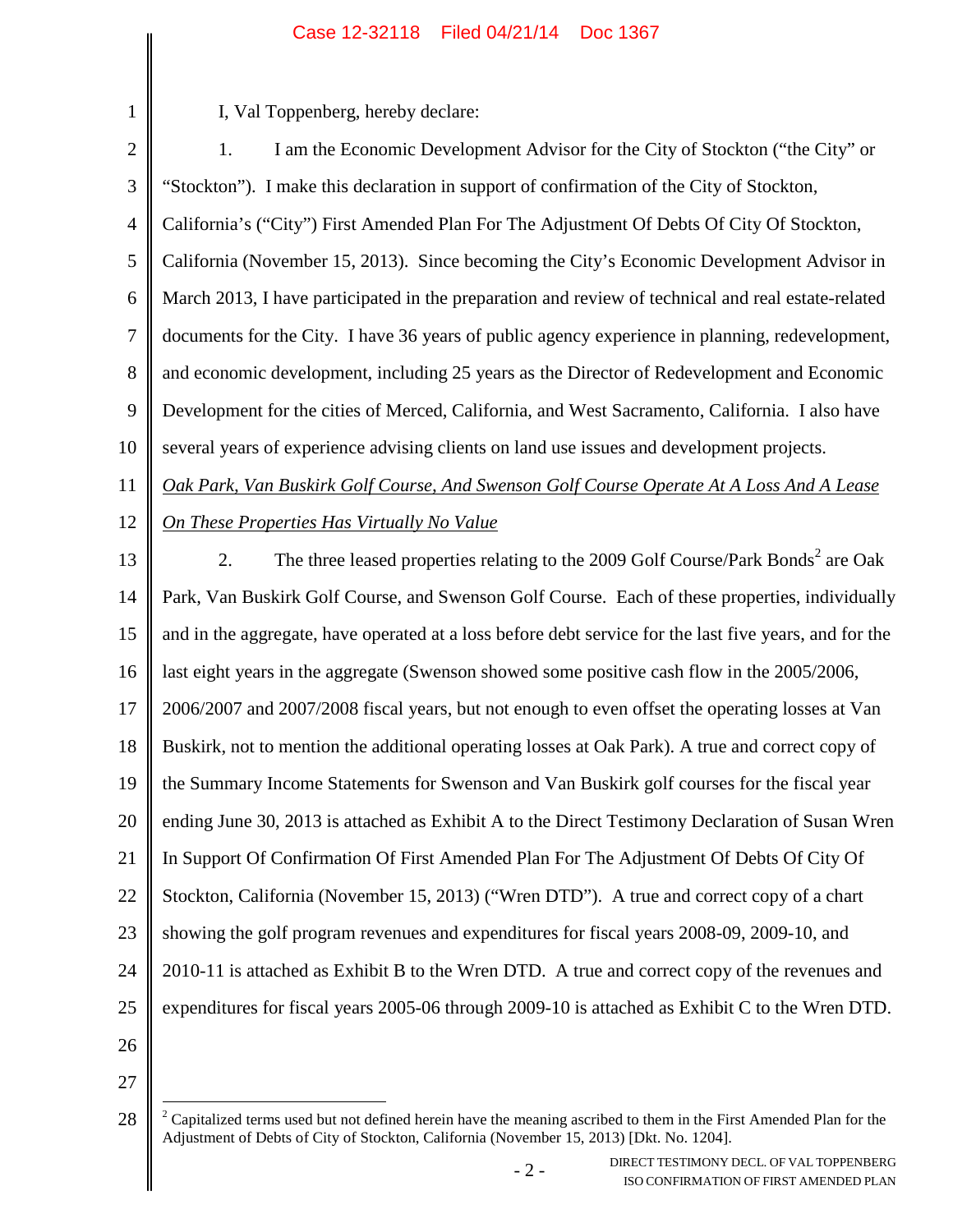1 2 3 4 5 6 7 8 9 10 11 3. Oak Park generates some revenue from the baseball fields, tennis courts and the ice rink, but this revenue is far short of the expenditures for maintenance and operations. All three properties have been able to cover their operational deficits only through the infusion of subsidies from the City. The golf fund, comprised of costs and revenues related to the two golf courses, lost \$335,341 in the fiscal year ending June 30, 2013, \$275,441 in FY 11-12, and \$365,879 in FY 10-11. *See* Wren DTD, Exs. A, B. In fact, the golf courses have lost money every fiscal year going back to 2005-06. Based on the City's projections, the financial performance of the golf courses will not improve in the foreseeable future. This continued poor performance is due to many factors, including the recent economic downturn, limited disposable income available to residents in Stockton and San Joaquin County and recreational trends of younger populations moving away from golfing.

12 13 14 15 16 17 18 19 20 21 22 4. The City has evaluated the leasehold value of the Golf Course/Park Properties in order to consider its options with regard to these properties. The City initially retained two appraisers, Kenneth Hopper of Real Property Analysts and Kevin Ziegenmeyer of Seevers Jordan Ziegenmeyer, to appraise the leasehold interest of properties. While no appraisal was ever completed, these appraisers, during their conversations with me and other representatives of the City, informed the City that the golf course and park leases – subject as they are to both the terms of the leases and to various use restrictions, and in light of the fact that the leases of the park and golf courses have lost significant amounts of money solely on an operational basis (before debt service) every year for many years (and are projected to continue to lose money) – would likely result in a formal appraisal report showing that the leases have no value. As a result, the City and these appraisers mutually agreed that there was no point to continuing with a full appraisal.

23 24 25 26 27 28 5. Based on my personal experience with the City, my review of the historical operating information for the Golf Course/Park Properties, my review of documents discussing the issue of attempting to operate the Swenson and Van Buskirk golf courses at a profit, including the costs of deferred maintenance and capital improvements required, in view of the deferred maintenance and capital improvements required at Oak Park, the yearly subsidies that must be paid by the City to cover operational deficits run by the golf courses, my conversations with the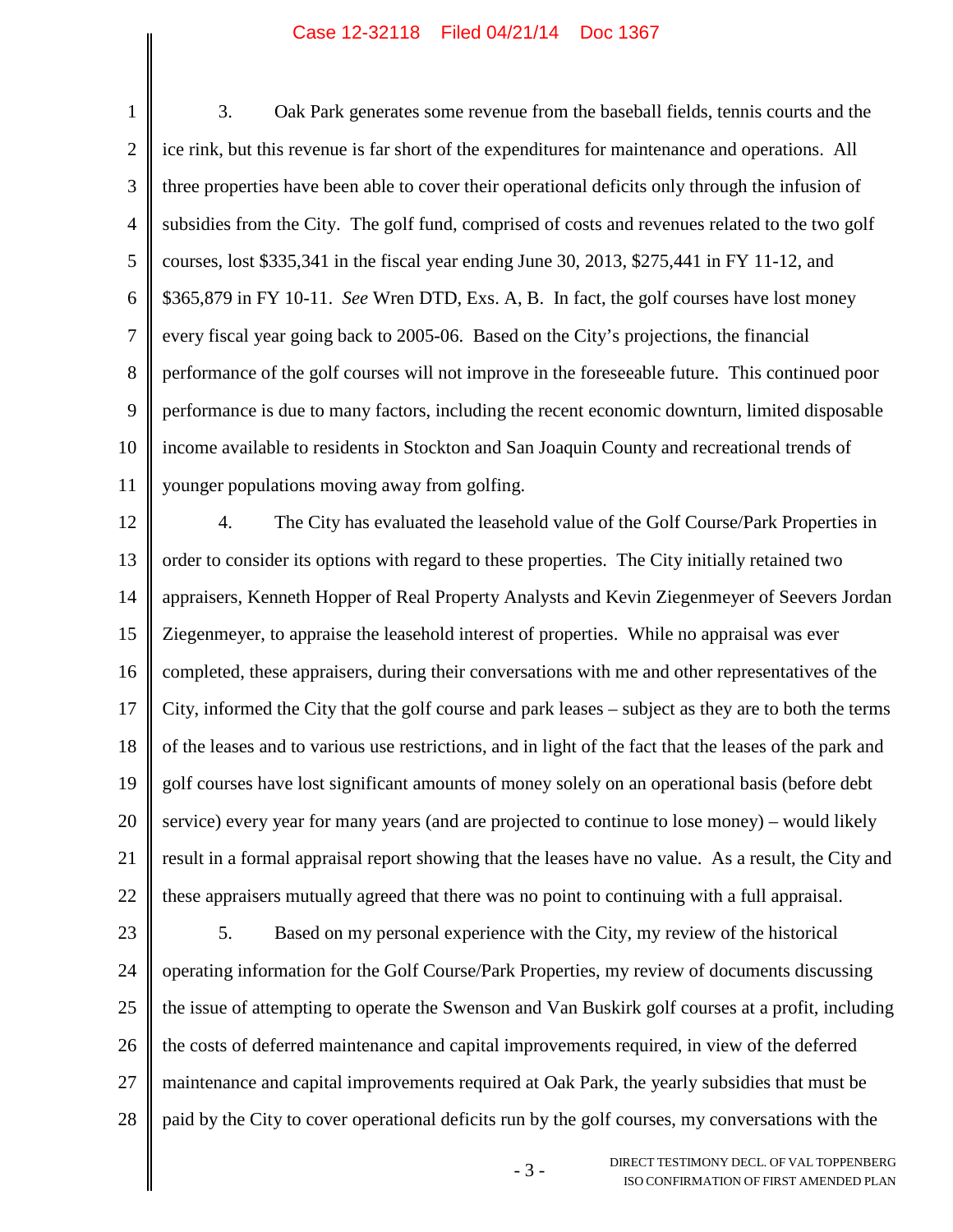1 2 3 4 City's appraisers, and past, current, and projected economic conditions in the City, I believe that the prospect of ever operating the three properties at a profit are extremely remote and as a result, a lease of Oak Park, Swenson Golf Course and Van Buskirk Golf Course would have virtually no value to a third party.

- 5
- 6

# *The City's Settlements With Assured, Marina Towers, And DBW*

7 8 9 10 6. As the City's Economic Development Advisor, I was extensively involved in the mediation sessions conducted by Judge Elizabeth Perris both with Assured Guaranty related to the property at 400 E. Main Street and with Marina Towers LLC. I was also extensively involved in the settlement discussions between the City and DBW. Each of these settlements benefits the City, as explained below.

*Assured*

12

11

### 13 14 15 16 17 18 19 20 21 22 23 24 25 26 27 7. The City's settlement with Assured regarding the Office Building Claims is premised on the City's lease of space in 400 E. Main. When the City purchased the building, it intended for 400 E. Main to be the new City Hall, and invested several million dollars in upgrades to make it home to the City's information technology division. The City used publicly available information, including the lease for the sixth floor of 400 E. Main by San Joaquin County and offers for space received from other property owners, in order to determine the current market lease rate for space in 400 E. Main. Although I made inquiries of local brokers regarding lease rates in Stockton, there are few buildings of similar quality and with space available. The City's team considered several other buildings as we evaluated options for City Hall and the lease rates for these buildings, including the Waterfront Towers building, the building at 500 E. Main Street and the building at 343 E. Main Street. The City received proposals from owners for these and other nearby buildings, but none of the buildings had the space or quality that was available in 400 E. Main. Along with overall quality and space requirements, two other issues important to the City's new lease of 400 E. Main are the availability of parking and "exclusive" space terms. As part of the lease, 130 parking spaces will be available to the City in the building's underground parking lot. Parking was not available as part of the lease for either of the other two

28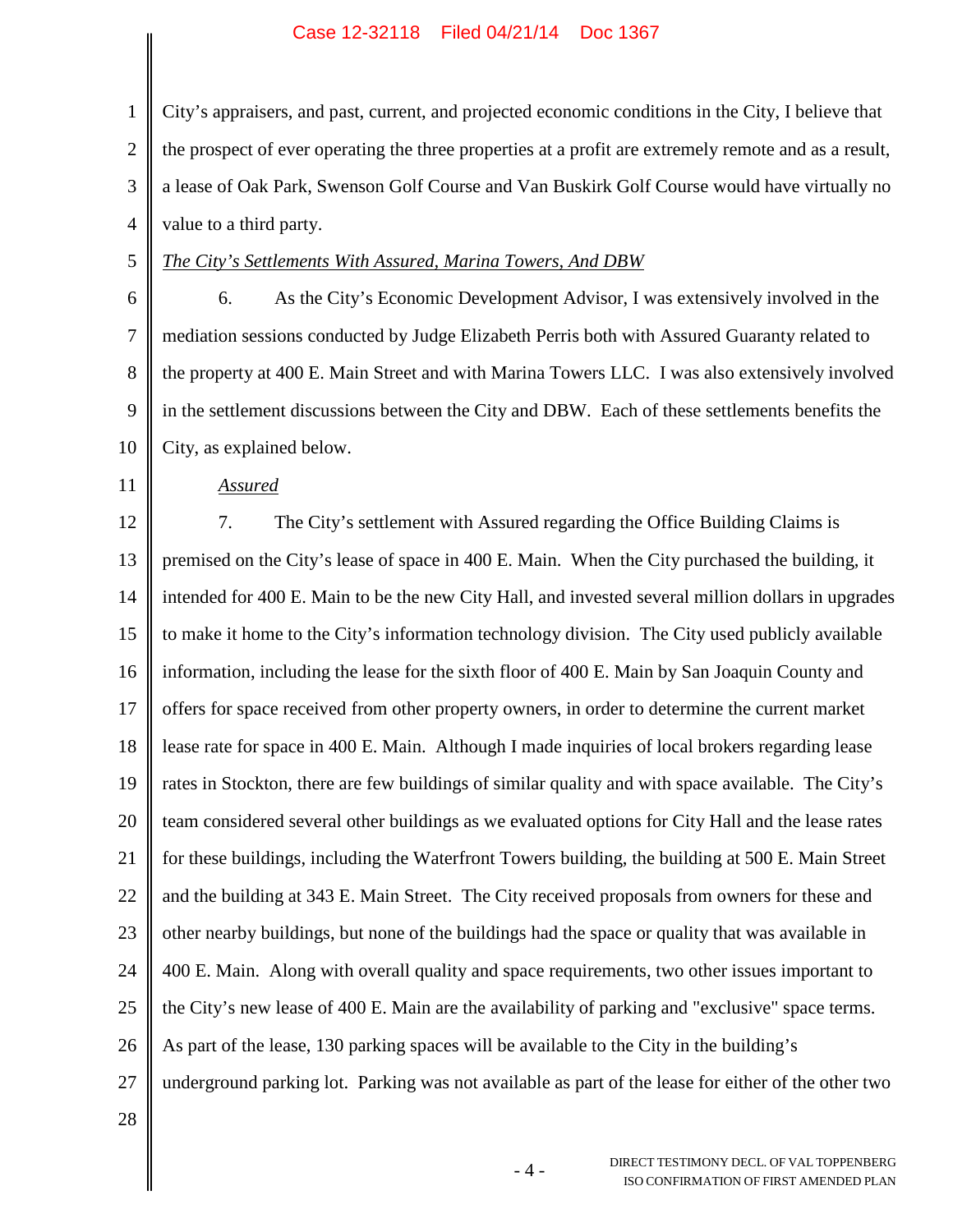1 2 closest buildings. Further, the 65,000 square feet includes only space that is to be used exclusively by the City.

3 4 5 6 7 8 9 10 11 12 13 14 8. Based on the terms of the new lease and on the past, current and projected market for leased properties in Stockton, and based on my professional experience in real estate matters, the City's lease of 400 E. Main is a below-market lease that will result in substantial savings and other benefits for the City. The difference between the City's rate and the market rate as represented by the San Joaquin County lease of the sixth floor – which, like the City's lease, does not include an allowance for building improvements (and none was done except for painting and carpet repairs) – is \$0.57 per square foot. The City's rate for the 65,000 square feet results in a savings of approximately \$445,000 per year or at least \$3.5 million over the first eight-year hard term. In addition, space offered at the Waterfront Towers building – the only other building comparable in quality, but which is out of the core of the business district  $-$  is \$0.82 more per square foot than the City's rate at 400 E. Main. The Waterfront Towers rate includes utilities and janitorial services, which are also included in the City's rate at 400 E. Main.

### 15

## *Marina Towers*

16 17 18 19 20 21 22 23 24 25 26 27 9. Pursuant to the Marina Towers Settlement, the City transferred five surplus real properties, valued collectively at \$973,500, to Marina Towers LLC, settling the eminent domain case known as *City of Stockton v. Marina Towers LLC et al.*, San Joaquin Superior Court, case no. CV022054, and related litigation. The case arose as the result of the City's taking of two parcels of real property from Marina Towers LLC to develop the Stockton Event Center, a project that now includes a public ballpark and arena and public parking. The east parcel owned by Marina Towers LLC was unimproved, and the west parcel was improved with a five-story office building that had been vacant since 1989. After extended litigation and a long procedural battle, the parties resolved the litigation by agreeing to the entry of a Stipulated Judgment in Condemnation, which the San Joaquin Superior Court entered on June 29, 2010. The City subsequently filed its Chapter 9 Case. The parties then commenced the mediation refereed by Judge Perris, which resulted in the settlement.

28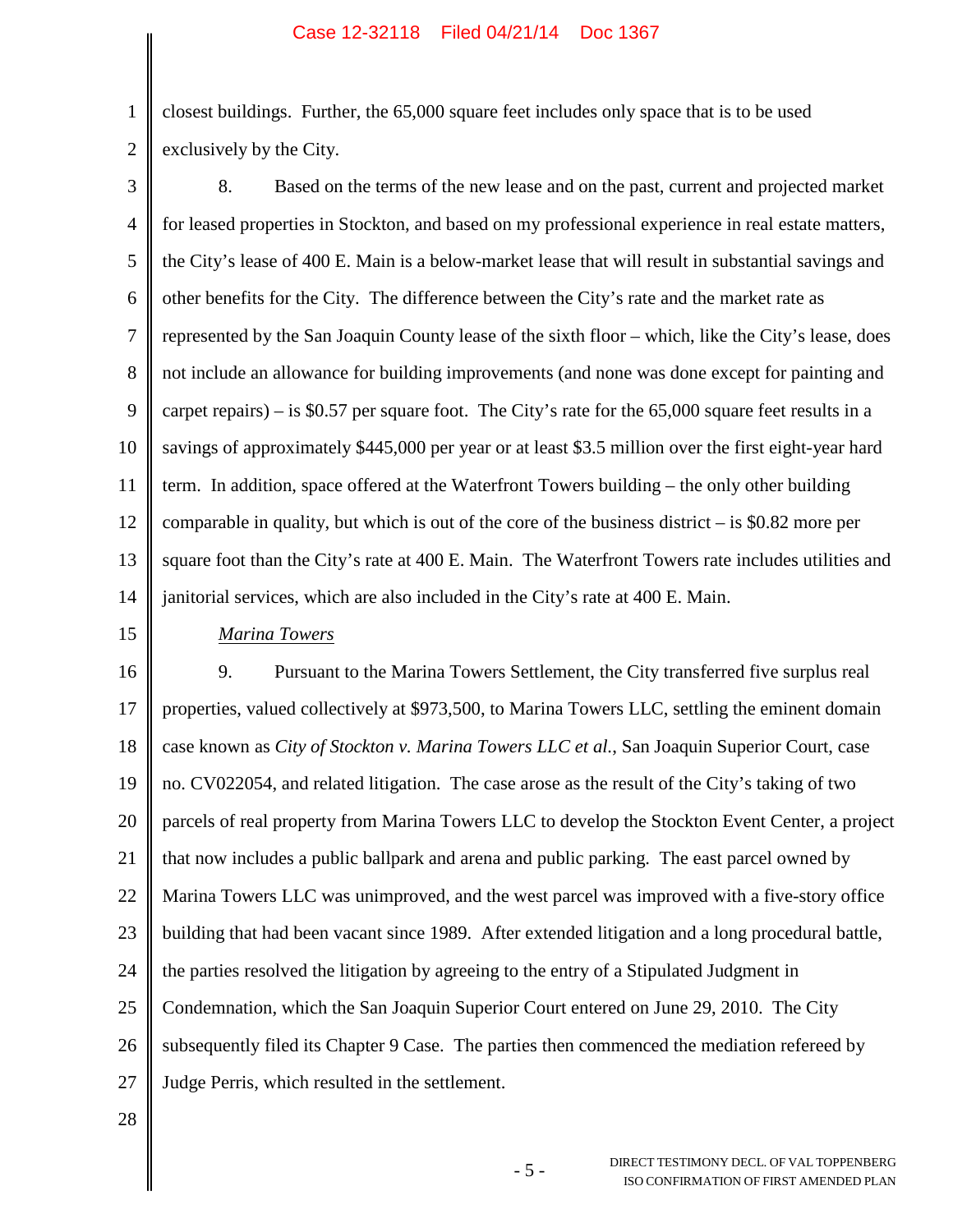| $\mathbf{1}$     | 10.<br>In the City's chapter 9 case, Marina Towers LLC argued that it was entitled to             |
|------------------|---------------------------------------------------------------------------------------------------|
| $\mathbf{2}$     | payment in full under the Takings Clause of the Fifth Amendment and threatened to file various    |
| $\mathfrak{Z}$   | motions in this Court. The City disputed that contention, but in order to avoid the attorney fees |
| $\overline{4}$   | that such a fight would have generated, and in order to put the five surplus properties, which    |
| 5                | provided the City with little or no upside, back on the tax rolls, the City reached an agreement  |
| 6                | with Marina Towers LLC with the active involvement of Judge Perris. In return for the             |
| $\boldsymbol{7}$ | properties, Marina Towers LLC agreed to withdraw its proof of claim for \$1,875,000. The City     |
| $8\,$            | viewed the settlement as a win-win because it avoided the cost and uncertainty of litigation over |
| 9                | an issue of first impression, while transferring five surplus and non-income-producing properties |
| 10               | back on the tax roll in the hands of a capable developer that hopefully will improve them,        |
| 11               | providing additional tax revenue to the City.                                                     |
| 12               | DBW                                                                                               |
| 13               | As evidenced by that certain Stockton Waterfront Marina \$13,300,000 Loan<br>11.                  |
| 14               | Contract dated as of June 21, 2004 (as amended, the "Marina Construction Loan Agreement"),        |
| 15               | DBW loaned the City \$13,300,000 (the "Marina Construction Loan"), bearing interest at 4.5%       |
| 16               | per year with interest and principal payments due annually on August 1 of each year for 30 years  |
| 17               | commencing on the August 1 after the final disbursement of loan proceeds, secured by a            |
| 18               | Collateral Assignment of Rents and Leases for the Project Area respectively. The loan was for     |
| 19               | the construction of the Marina Project, which has generated no net operating revenues since its   |
| 20               | official opening on October 30, 2009. The City General Fund subsidy for the Marina Project        |
| 21               | totals \$1,905,299 from fiscal year 2010-11 through the adopted budget for fiscal year 2013-14.   |
| 22               | The Marina Construction Loan Agreement provides that DBW, upon default, may take over the         |
| 23               | operations of the Marina Project and charge the costs of operations to the City. DBW has          |
| 24               | asserted a Claim under the Marina Construction Loan Agreement (the "DBW Construction Loan         |
| 25               | Claim"), secured by a pledge of gross revenues under the terms of a Collateral Assignment of      |
| 26               | Rents and Leases for the Project Area.                                                            |
| 27               | //                                                                                                |

28 | ///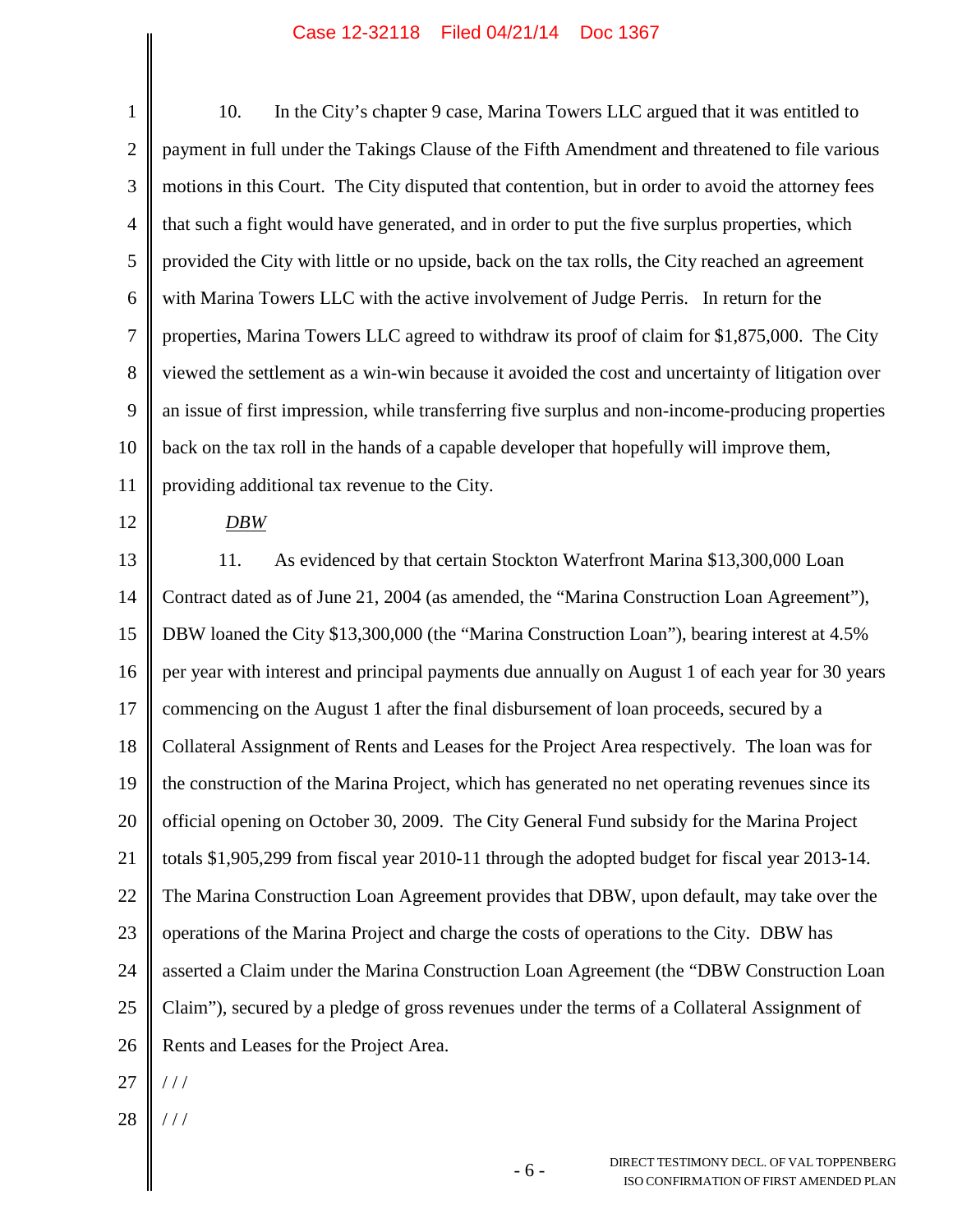1 2 3 4 5 6 7 8 9 10 11 12 13 14 15 16 17 18 12. Under the settlement with DBW, the General Fund will not be required to pay debt service on the DBW Construction Loan Claim, or to reimburse operating expenses to DBW should DBW take over operations of the Marina Project. DBW will retain its pledge of rents and leases generated from the Marina Project. However, the pledge of gross revenues will be converted to a pledge of revenues net of all reasonable and direct operating expense of the Marina Project, calculated on a fiscal year basis ending June 30 of each year. Should DBW decide to take over operations of the Marina Project, DBW will be responsible for payment of all operating expenses of the Marina Project, and the City will have the right to ensure that the Marina Project is operated in a responsible and safe manner, including providing adequate security, and the City shall have the right to compel DBW to alter its manner of operations if such operations pose a threat to the public welfare or if such operations abet a public nuisance. The General Fund shall have no liability, directly or indirectly, for the Claims of DBW, and the City may decide at any time to cease subsidizing the operating deficits of the operation of the Marina Project. DBW has stated to the City an interest in exercising its remedy of taking possession of the Marina Project. The real property that is the subject of the Marina Project shall be that real property described in Exhibit A to the Plan, and should DBW exercise its remedy of taking possession of the Marina Project, DBW shall succeed to possession and control only over the real property set forth in Exhibit A to the Plan.

19 20 21 22 23 24 25 13. This settlement greatly decreases the City's exposure. In the original loan document, DBW had the right to repayment from gross revenues and there was a possibility the City might be required to supplement operation and maintenance costs from the City's general fund in order to keep the Marina Project in operation. Under the City's settlement with DBW, the loan payments will be made from revenues net of operation and maintenance costs. Moreover, in the event that maintenance and operations costs do not allow a full loan payment, the City will not be required to supplement operations with general fund subsidies.

- 26 / / /
- 27 / / /
- 28 / / /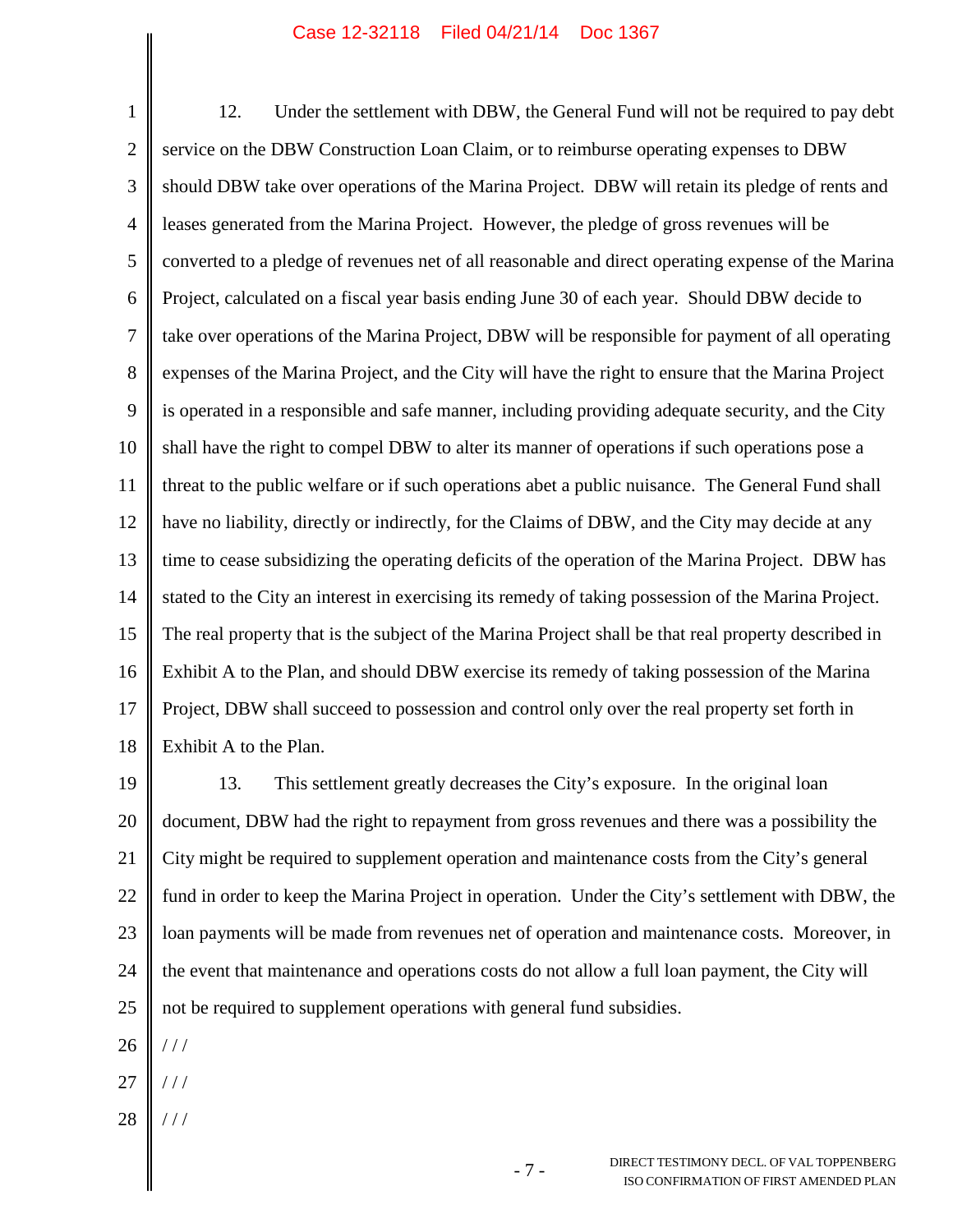1

## *Franklin Mischaracterizes The Return On Certain Settlements*

2 3 4 5 6 7 8 9 10 11 12 13 14 15 16 17 18 19 14. On pp. 46-47 of its brief, Franklin sets forth a chart purporting to characterize the distribution to various creditors. Many of these characterizations are incorrect or misleading. I can attest specifically that Franklin's characterizations of the settlements with Assured and NPFG are based on flawed assumptions regarding the value of the property underlying each settlement. Franklin's chart assumes certain values for the leased properties underlying the Assured and NPFG settlements. The property related to the Assured settlement is 400 E. Main, discussed above. The properties related to the NPFG settlements include the Stewart/Eberhardt Building, an essential services building (as defined by Cal. Health & Safety Code § 16007) that is home to several essential City operations, and the Stockton Arena, home to the Stockton Thunder and a variety of performing arts and other events. The City has not appraised any of these properties. This is in part because secured deals, like those with Assured and NPFG, don't require appraisals. More importantly, it is because the City exercised its business judgment in determining that these assets were essential or could not be replaced. Finally, many of the properties related to the Assured and NPFG settlements are buildings designed for a specific purpose for which accurate typical market appraisals are impossible. How would one appraise the value to the City, for example, of a police communication building and fire stations, or of the Arena? These buildings are designed for specific purposes and would require extensive retrofitting to be used for any other purpose.

20 21 22 23 24 25 26 27 28 15. The appraisal submitted by Franklin displays a clear lack of understanding of how cities value their assets. Because there are no comparable sales and no income to assess, the appraiser reverts to the cost approach. The value to the City is the inherent value of providing services to its citizens, while the general market value is what an informed buyer would pay for the property. Further, to assume a possessory value based on a lease is similar to a fee simple ownership is an inherently flawed assumption. Although the appraiser goes on to describe the challenges and associated risks, he continues to presume a perpetual possessory interest. The lease allows possession by the creditor only until they are repaid, then the property must be returned to the city in its current condition. Finally, the appraiser assumes that the city's interests